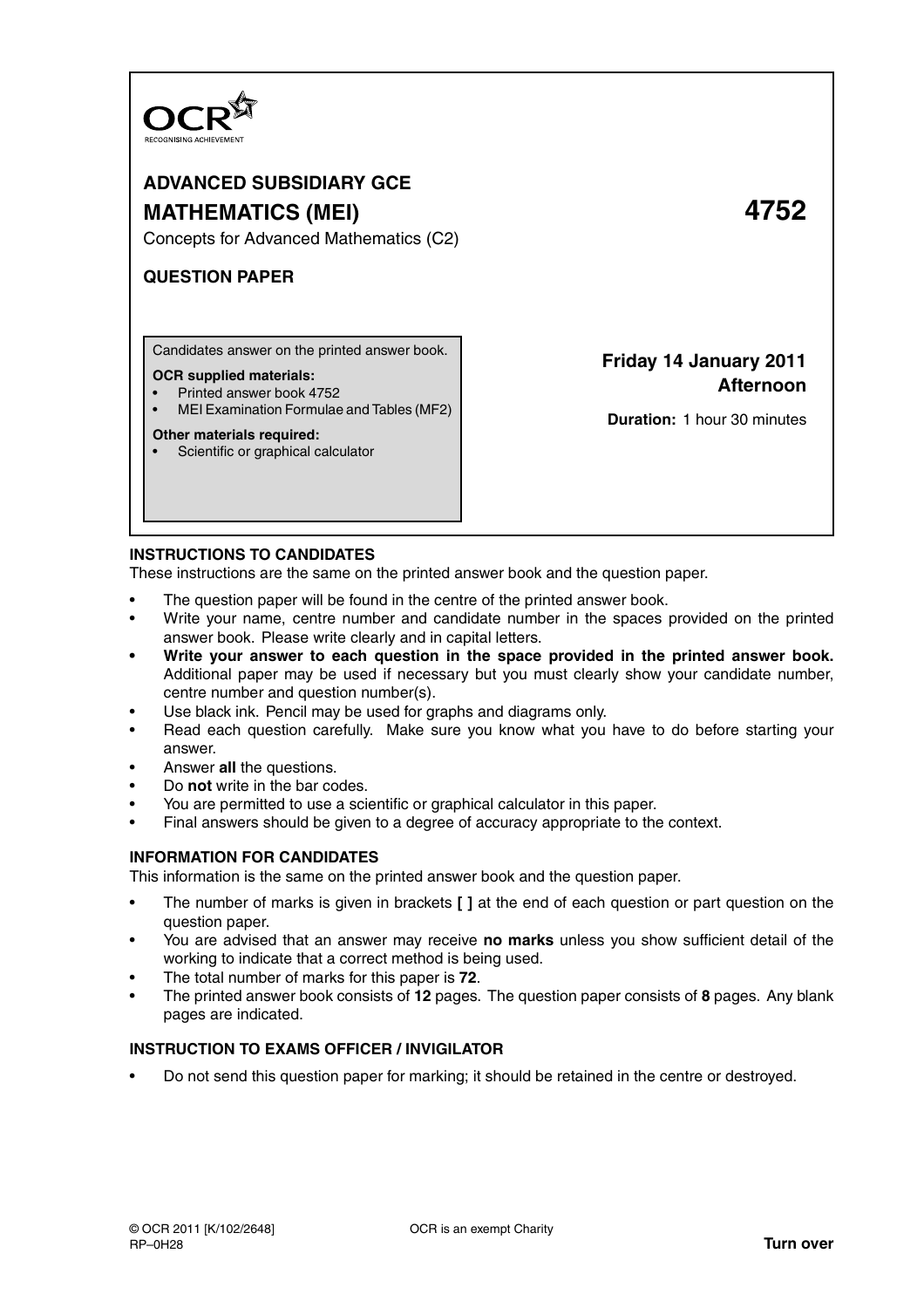## **Section A** (36 marks)

1 Calculate 
$$
\sum_{r=3}^{6} \frac{12}{r}.
$$
 [2]

2 Find 
$$
\int (3x^5 + 2x^{-\frac{1}{2}}) dx
$$
. [4]

**3** At a place where a river is 7.5 m wide, its depth is measured every 1.5 m across the river. The table shows the results.

| Distance across river $(m)$ |  |  |  |
|-----------------------------|--|--|--|
| Depth of river $(m)$        |  |  |  |

Use the trapezium rule with 5 strips to estimate the area of cross-section of the river. **[3]**

**4** The curve  $y = f(x)$  has a minimum point at  $(3, 5)$ .

State the coordinates of the corresponding minimum point on the graph of

| (i) $y = 3f(x)$ ,  | $[2]$ |
|--------------------|-------|
| (ii) $y = f(2x)$ . | $[2]$ |

**5** The second term of a geometric sequence is 6 and the fifth term is −48.

Find the tenth term of the sequence.

Find also, in simplified form, an expression for the sum of the first *n* terms of this sequence. **[5]**

**6** The third term of an arithmetic progression is 24. The tenth term is 3.

Find the first term and the common difference.

Find also the sum of the 21st to 50th terms inclusive. **[5]** 

- **7** Simplify
	- **(i)**  $\log_{10} x^5 + 3 \log_{10} x^4$ , **[2]**
	- **(ii)**  $\log_a 1 \log_a a^b$ . **[2]**
- **8** Showing your method clearly, solve the equation

$$
5\sin^2\theta = 5 + \cos\theta \qquad \text{for } 0^\circ \leq \theta \leq 360^\circ. \tag{5}
$$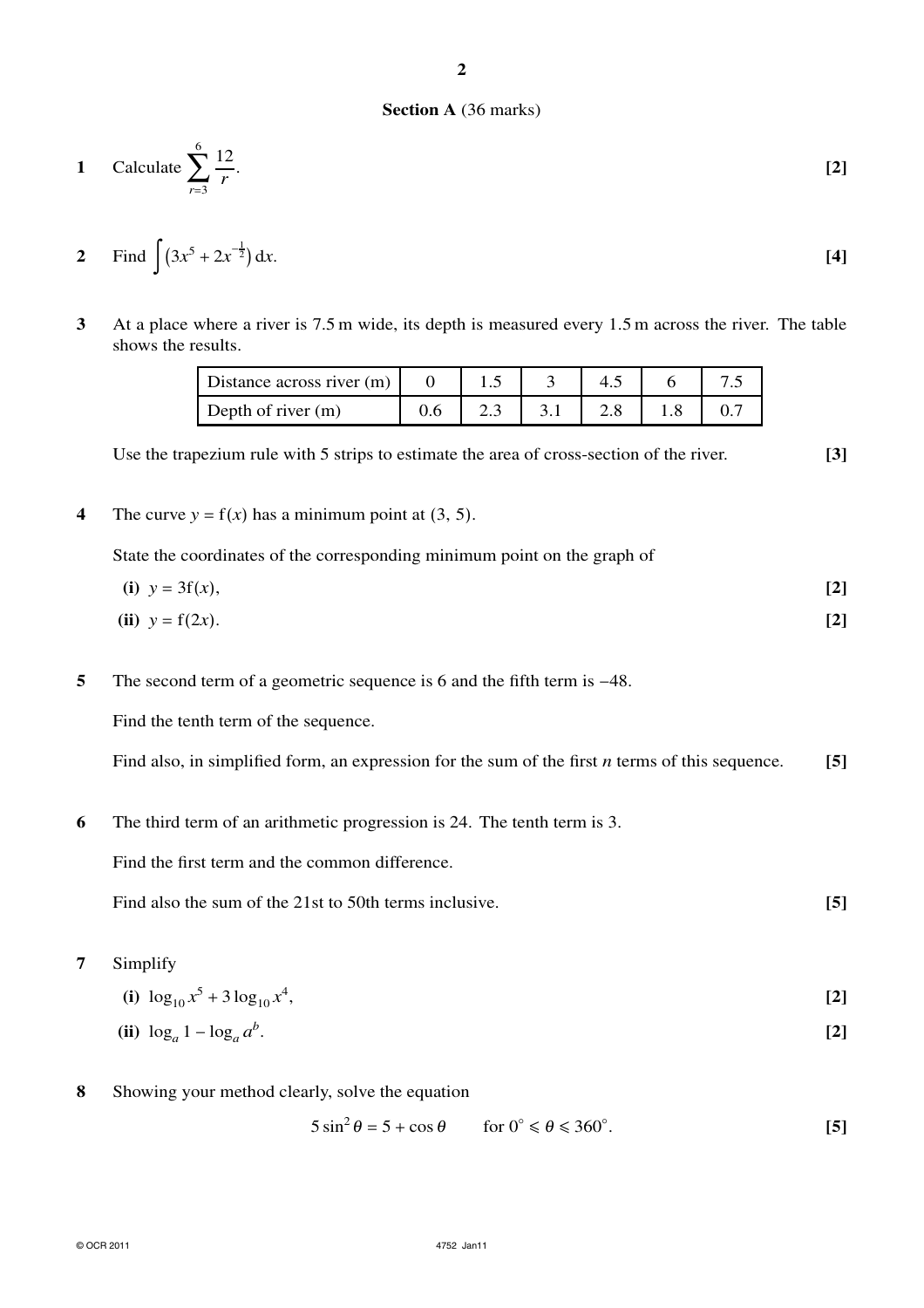**9** Charles has a slice of cake; its cross-section is a sector of a circle, as shown in Fig. 9. The radius is *r* cm and the sector angle is  $\frac{\pi}{6}$  radians.

**3**

He wants to give half of the slice to Jan. He makes a cut across the sector as shown.



**Fig. 9**

Show that when they each have half the slice,  $a = r$  $\sqrt{\pi}$ 6 . **[4]**



**10**



**Fig. 10**

A is the point with coordinates (1, 4) on the curve  $y = 4x^2$ . B is the point with coordinates (0, 1), as shown in Fig. 10.

- **(i)** The line through A and B intersects the curve again at the point C. Show that the coordinates of C are  $\left(-\frac{1}{4}\right)$  $\frac{1}{4}$ ,  $\frac{1}{4}$ 4 . **[4]**
- **(ii)** Use calculus to find the equation of the tangent to the curve at A and verify that the equation of the tangent at C is  $y = -2x - \frac{1}{4}$ 4 . **[6]**
- **(iii)** The two tangents intersect at the point D. Find the *y*-coordinate of D. **[2]**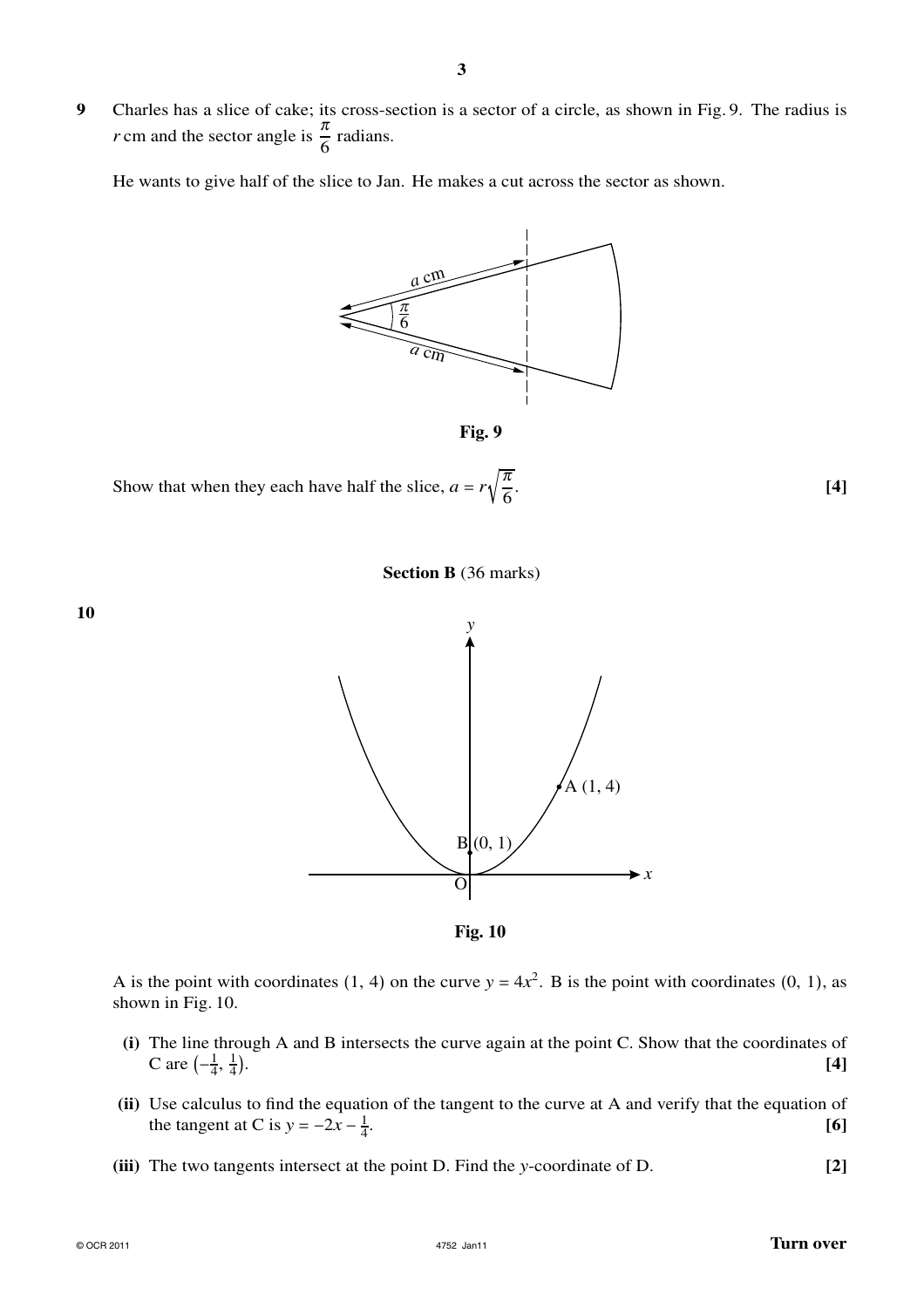



Fig. 11 shows the curve  $y = x^3 - 3x^2 - x + 3$ .

- $(i)$  Use calculus to find  $\left| \right|$ 3  $(x^3 - 3x^2 - x + 3)$  dx and state what this represents. **[6]**
- (ii) Find the *x*-coordinates of the turning points of the curve  $y = x^3 3x^2 x + 3$ , giving your answers in surd form. Hence state the set of values of *x* for which  $y = x^3 - 3x^2 - x + 3$  is a decreasing function. **[5]**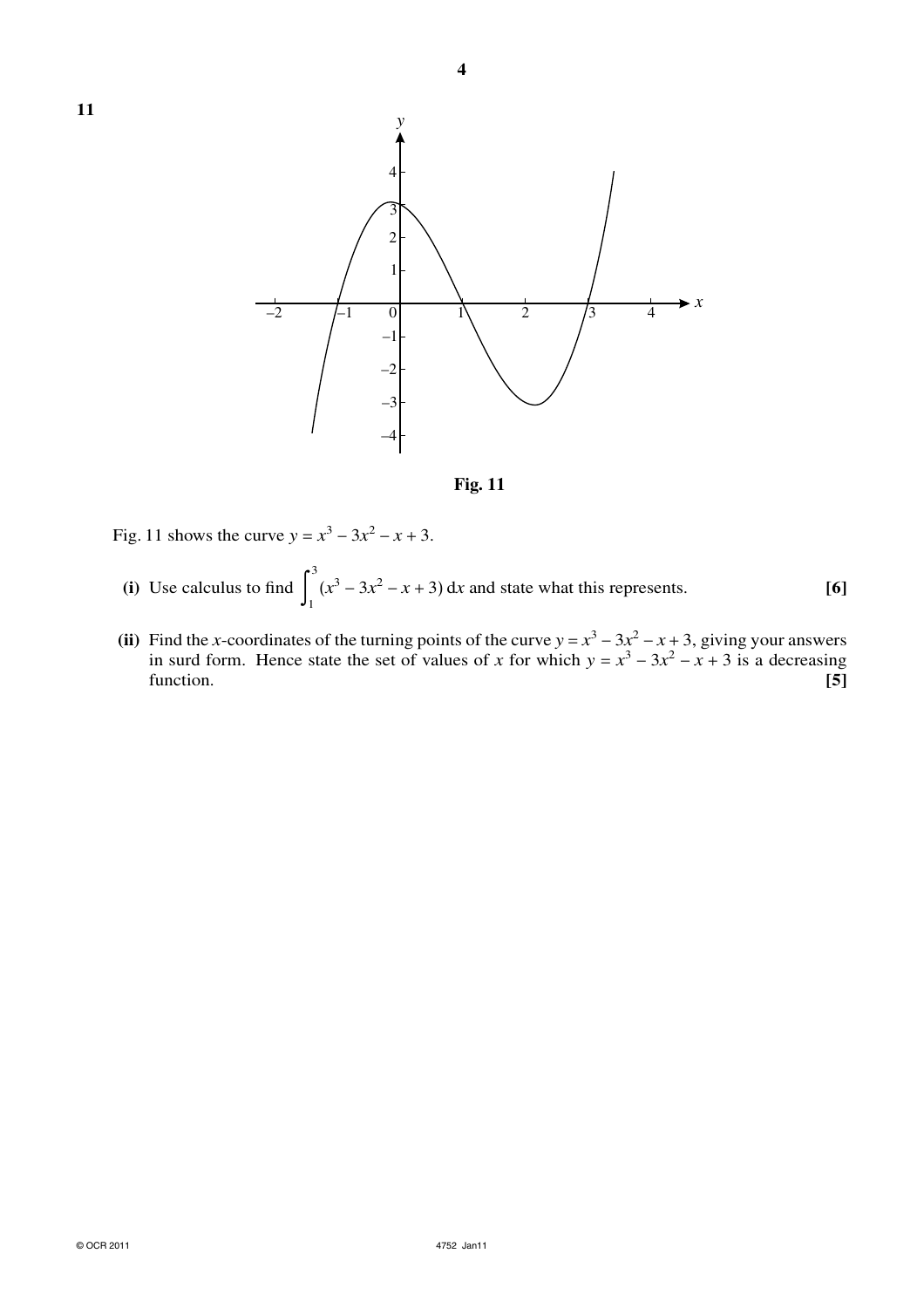**12** The table shows the size of a population of house sparrows from 1980 to 2005.

| Year       | 1980   | 1985   | !990  | 1995  | 2000  | 2005   |
|------------|--------|--------|-------|-------|-------|--------|
| Population | 25 000 | 22 000 | 18750 | 16250 | 13500 | 12 000 |

The 'red alert' category for birds is used when a population has decreased by at least 50% in the previous 25 years.

**(i)** Show that the information for this population is consistent with the house sparrow being on red alert in 2005. **[1]**

The size of the population may be modelled by a function of the form  $P = a \times 10^{-kt}$ , where *P* is the population, *t* is the number of years after 1980, and *a* and *k* are constants.

- (ii) Write the equation  $P = a \times 10^{-kt}$  in logarithmic form using base 10, giving your answer as simply as possible. **[2]**
- (iii) Complete the table and draw the graph of  $\log_{10} P$  against *t*, drawing a line of best fit by eye. [3]
- **(iv)** Use your graph to find the values of *a* and *k* and hence the equation for *P* in terms of *t*. **[4]**
- **(v)** Find the size of the population in 2015 as predicted by this model.

Would the house sparrow still be on red alert? Give a reason for your answer. **[3]**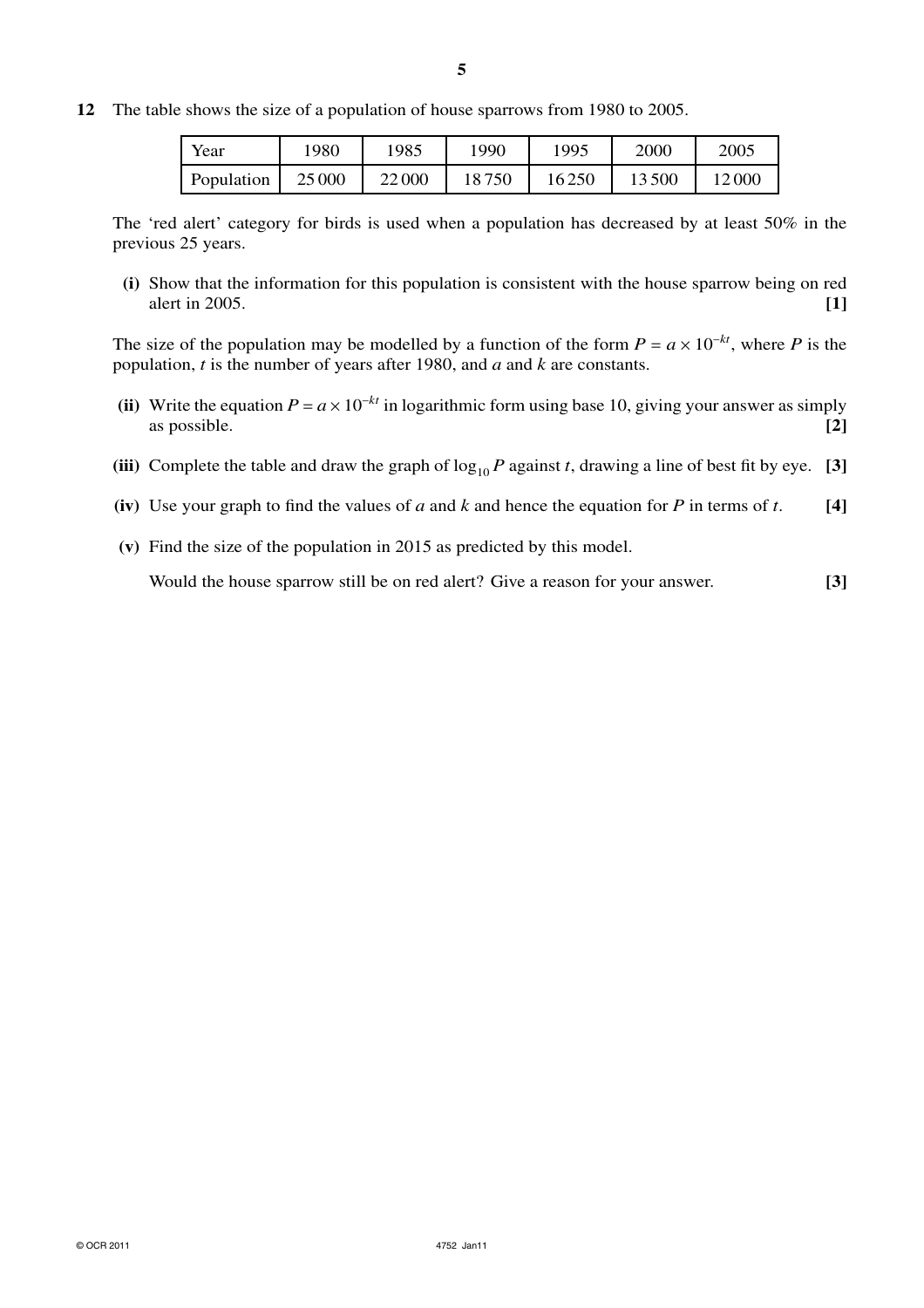## **BLANK PAGE**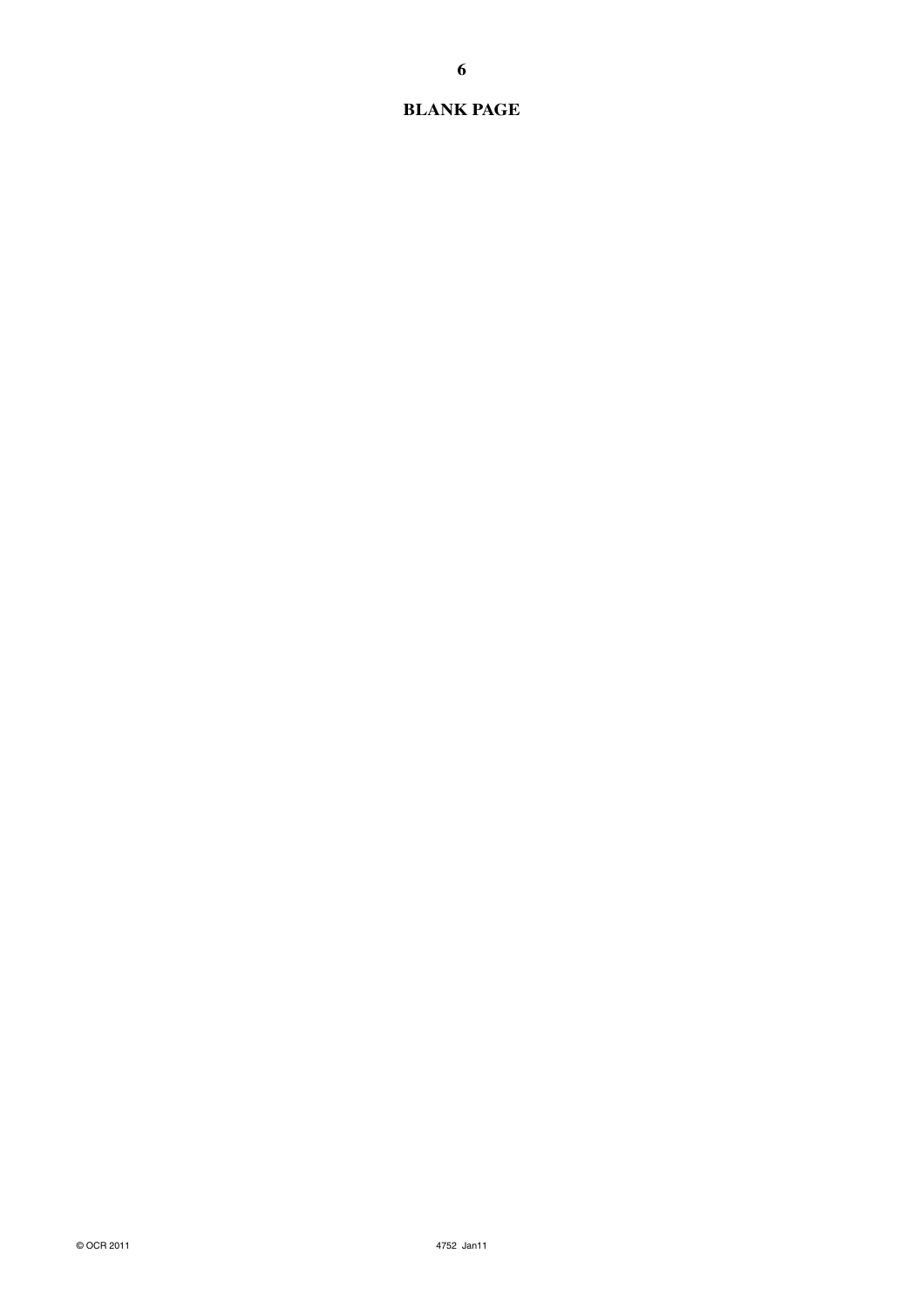## **BLANK PAGE**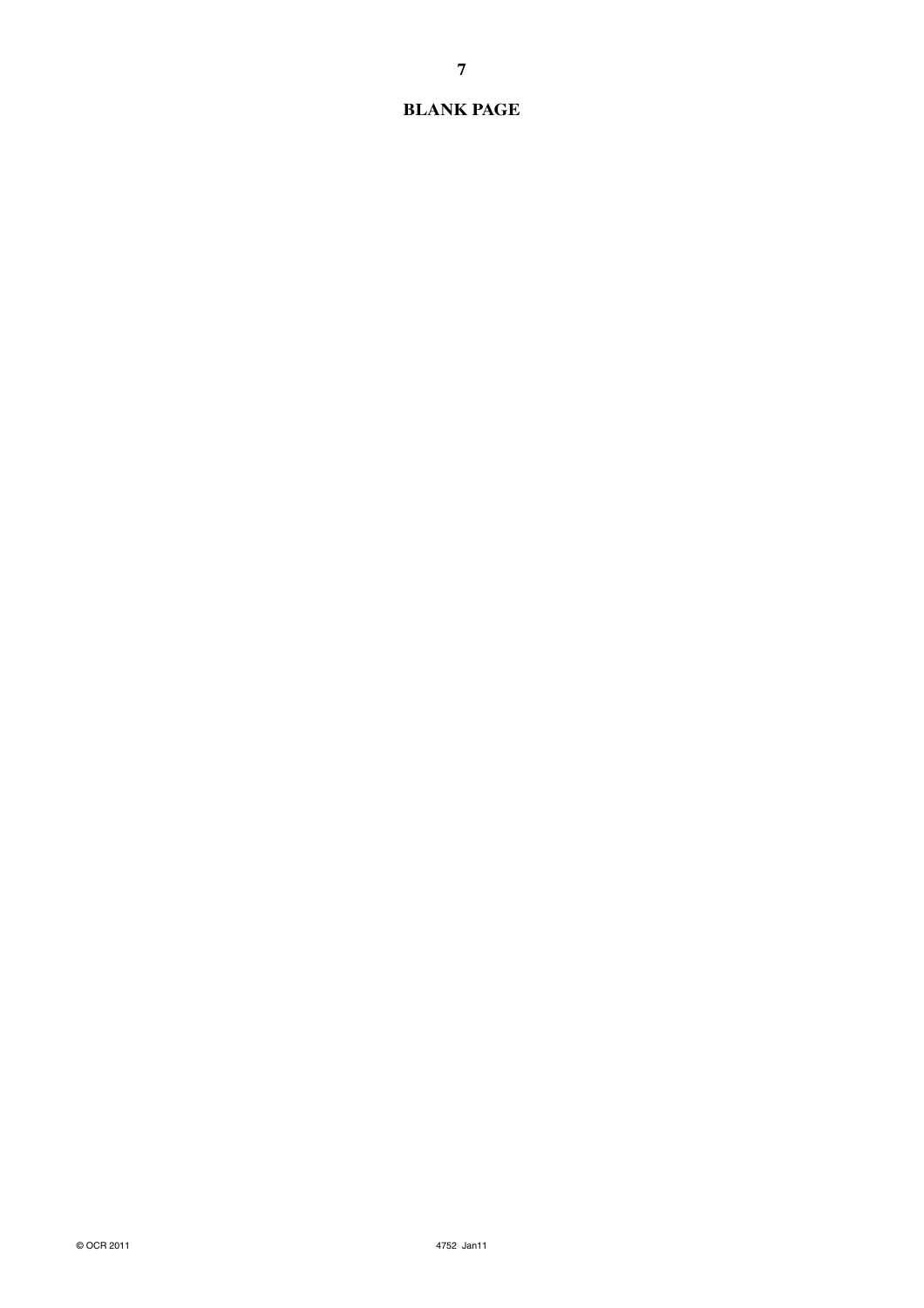

#### **Copyright Information**

OCR is committed to seeking permission to reproduce all third-party content that it uses in its assessment materials. OCR has attempted to identify and contact all copyright holders whose work is used in this paper. To avoid the issue of disclosure of answer-related information to candidates, all copyright acknowledgements are reproduced in the OCR Copyright Acknowledgements Booklet. This is produced for each series of examinations and is freely available to download from our public website (www.ocr.org.uk) after the live examination series.

**8**

If OCR has unwittingly failed to correctly acknowledge or clear any third-party content in this assessment material, OCR will be happy to correct its mistake at the earliest possible opportunity. For queries or further information please contact the Copyright Team, First Floor, 9 Hills Road, Cambridge CB2 1GE.

OCR is part of the Cambridge Assessment Group; Cambridge Assessment is the brand name of University of Cambridge Local Examinations Syndicate (UCLES), which is itself a department of the University of Cambridge.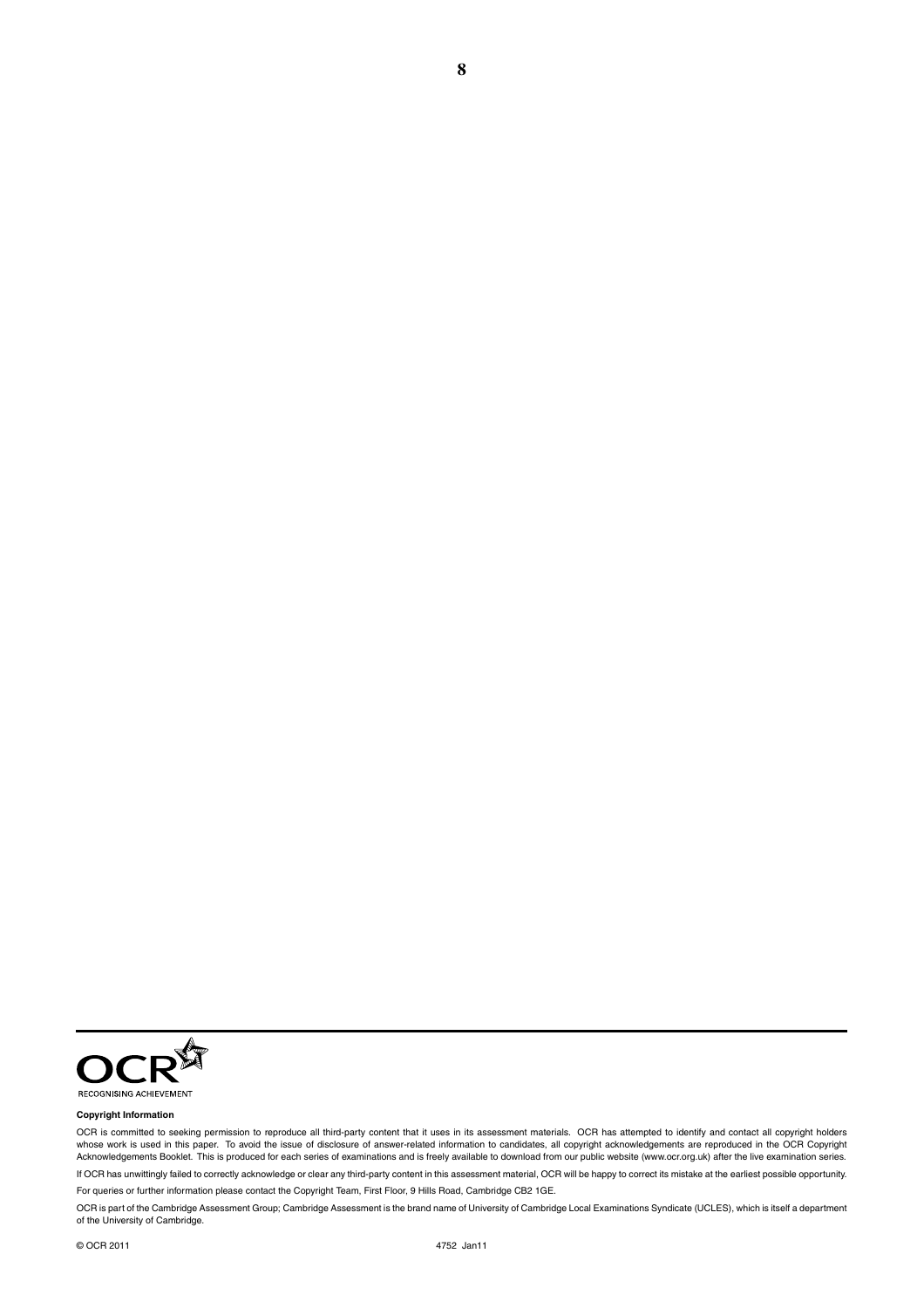

# **ADVANCED SUBSIDIARY GCE MATHEMATICS (MEI) 4752**

Concepts for Advanced Mathematics (C2)

## **PRINTED ANSWER BOOK**

Candidates answer on this printed answer book.

### **OCR supplied materials:**

- Question paper 4752 (inserted)
- MEI Examination Formulae and Tables (MF2)

### **Other materials required:**

Scientific or graphical calculator

## **Friday 14 January 2011 Afternoon**

**Duration:** 1 hour 30 minutes



| Candidate<br>torename | Candidate<br>surname |  |
|-----------------------|----------------------|--|
|                       |                      |  |

| Centre number |  |  |  |  |  | Candidate number |  |  |  |  |
|---------------|--|--|--|--|--|------------------|--|--|--|--|
|---------------|--|--|--|--|--|------------------|--|--|--|--|

## **INSTRUCTIONS TO CANDIDATES**

These instructions are the same on the printed answer book and the question paper.

- The question paper will be found in the centre of the printed answer book.
- Write your name, centre number and candidate number in the spaces provided on the printed answer book. Please write clearly and in capital letters.
- **Write your answer to each question in the space provided in the printed answer book.** Additional paper may be used if necessary but you must clearly show your candidate number, centre number and question number(s).
- Use black ink. Pencil may be used for graphs and diagrams only.
- Read each question carefully. Make sure you know what you have to do before starting your answer.
- Answer **all** the questions.
- Do **not** write in the bar codes.
- You are permitted to use a scientific or graphical calculator in this paper.
- Final answers should be given to a degree of accuracy appropriate to the context.

## **INFORMATION FOR CANDIDATES**

This information is the same on the printed answer book and the question paper.

- The number of marks is given in brackets **[ ]** at the end of each question or part question on the question paper.
- You are advised that an answer may receive **no marks** unless you show sufficient detail of the working to indicate that a correct method is being used.
- The total number of marks for this paper is **72**.
- The printed answer book consists of **12** pages. The question paper consists of **8** pages. Any blank pages are indicated.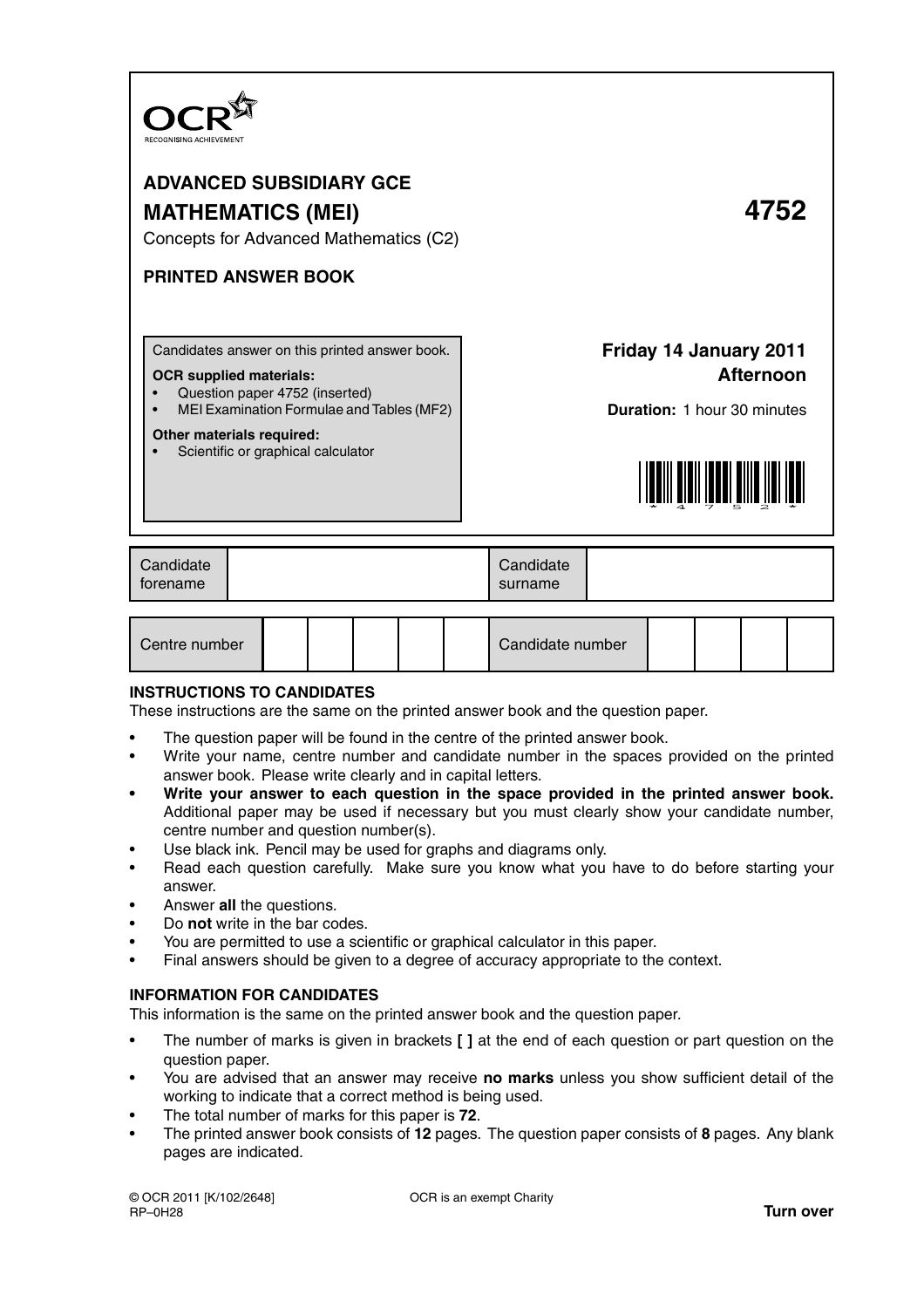

| $\mathbf 1$             |  |
|-------------------------|--|
|                         |  |
|                         |  |
|                         |  |
|                         |  |
|                         |  |
|                         |  |
| $\overline{\mathbf{c}}$ |  |
|                         |  |
|                         |  |
|                         |  |
|                         |  |
|                         |  |
|                         |  |
|                         |  |
|                         |  |
|                         |  |
|                         |  |
| $\overline{\mathbf{3}}$ |  |
|                         |  |
|                         |  |
|                         |  |
|                         |  |
|                         |  |
|                         |  |
|                         |  |
|                         |  |
|                         |  |
|                         |  |
|                         |  |
|                         |  |
|                         |  |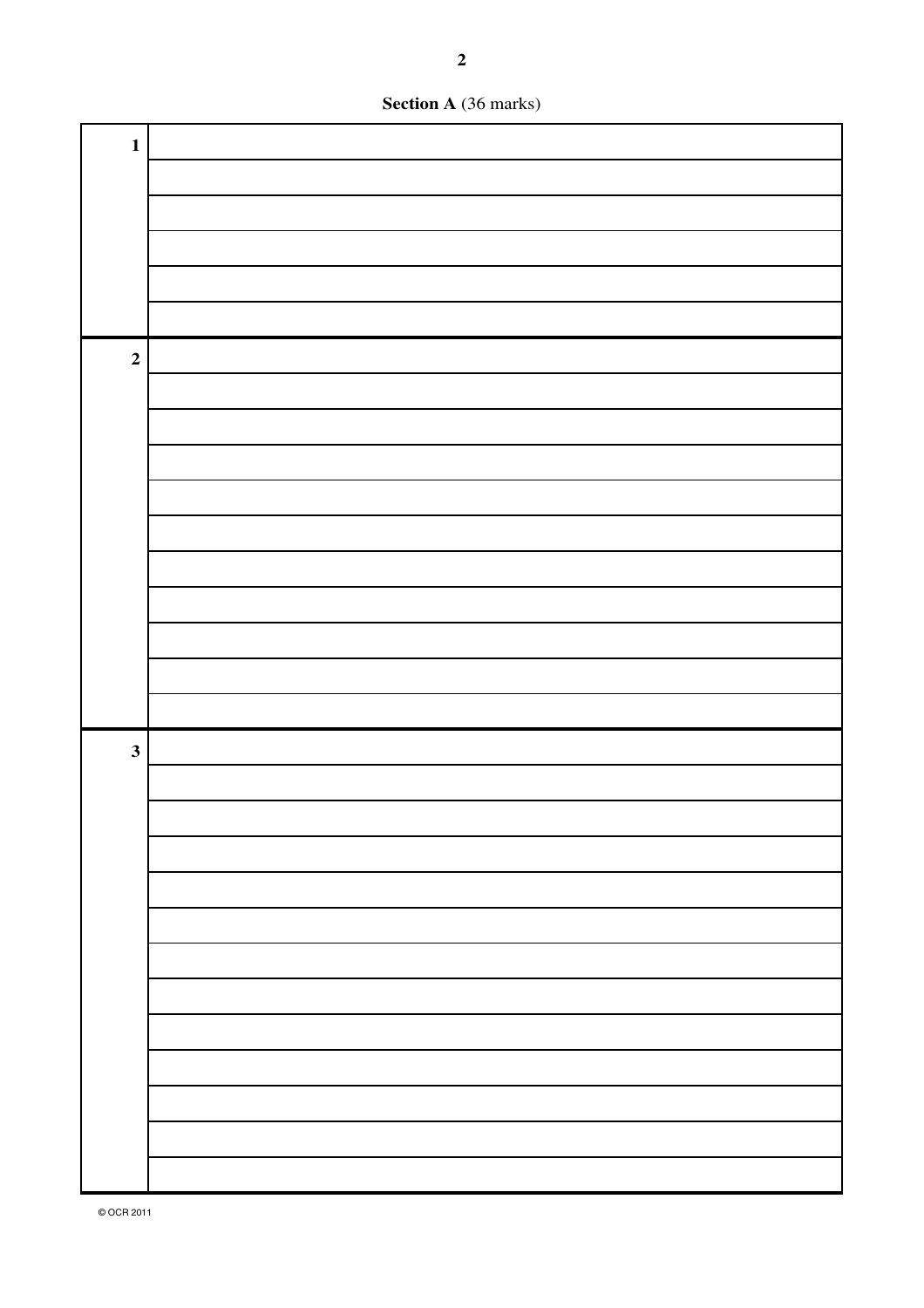| 4(i)                    |  |
|-------------------------|--|
|                         |  |
|                         |  |
|                         |  |
|                         |  |
|                         |  |
|                         |  |
|                         |  |
|                         |  |
| 4(ii)                   |  |
|                         |  |
|                         |  |
|                         |  |
|                         |  |
|                         |  |
|                         |  |
|                         |  |
|                         |  |
| $\overline{\mathbf{5}}$ |  |
|                         |  |
|                         |  |
|                         |  |
|                         |  |
|                         |  |
|                         |  |
|                         |  |
|                         |  |
|                         |  |
|                         |  |
|                         |  |
|                         |  |
|                         |  |
|                         |  |
|                         |  |
|                         |  |
|                         |  |
|                         |  |
|                         |  |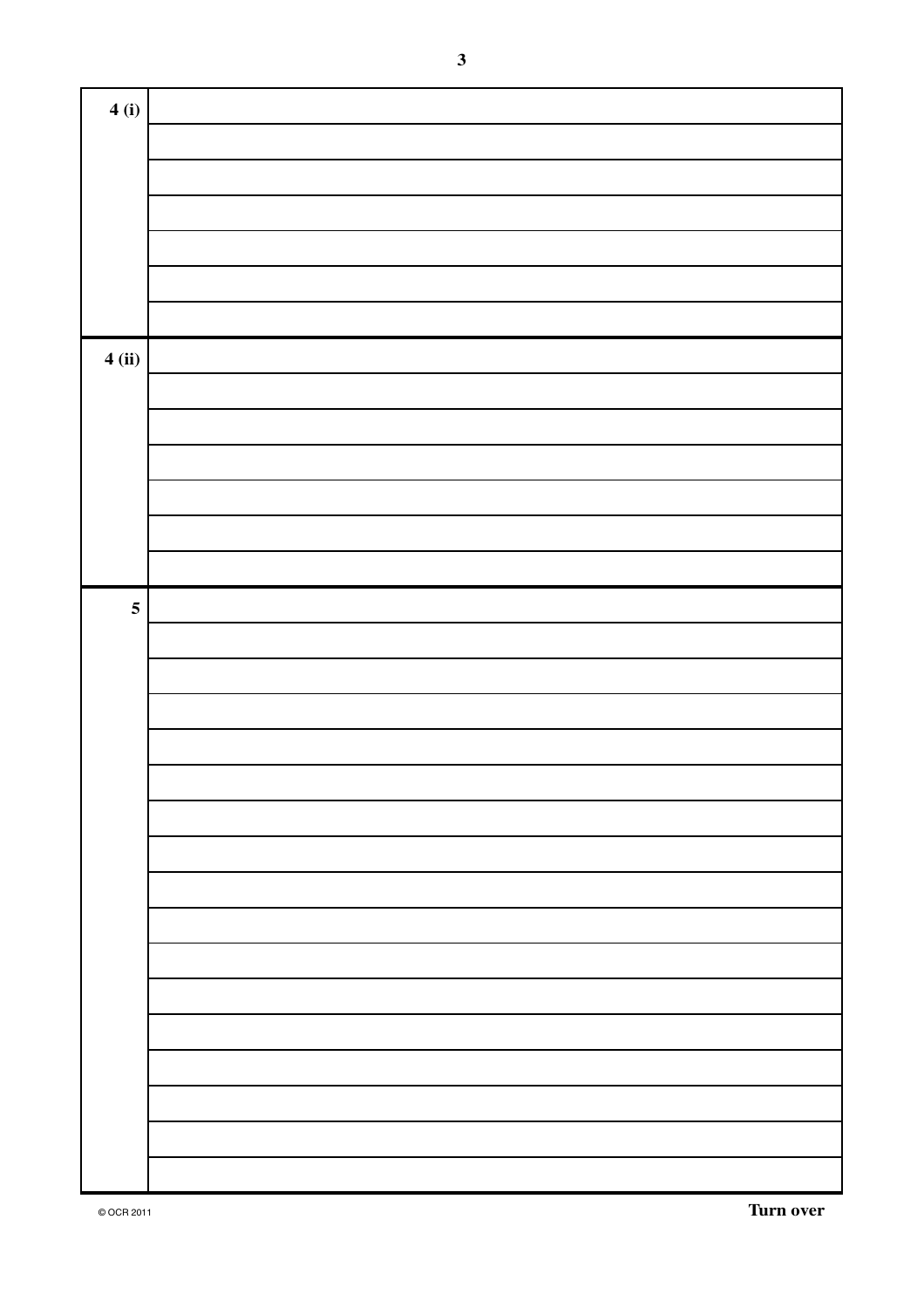| $\boldsymbol{6}$ |  |
|------------------|--|
|                  |  |
|                  |  |
|                  |  |
|                  |  |
|                  |  |
|                  |  |
|                  |  |
|                  |  |
|                  |  |
|                  |  |
|                  |  |
|                  |  |
|                  |  |
|                  |  |
|                  |  |
| 7(i)             |  |
|                  |  |
|                  |  |
|                  |  |
|                  |  |
|                  |  |
|                  |  |
|                  |  |
| 7(ii)            |  |
|                  |  |
|                  |  |
|                  |  |
|                  |  |
|                  |  |
|                  |  |
|                  |  |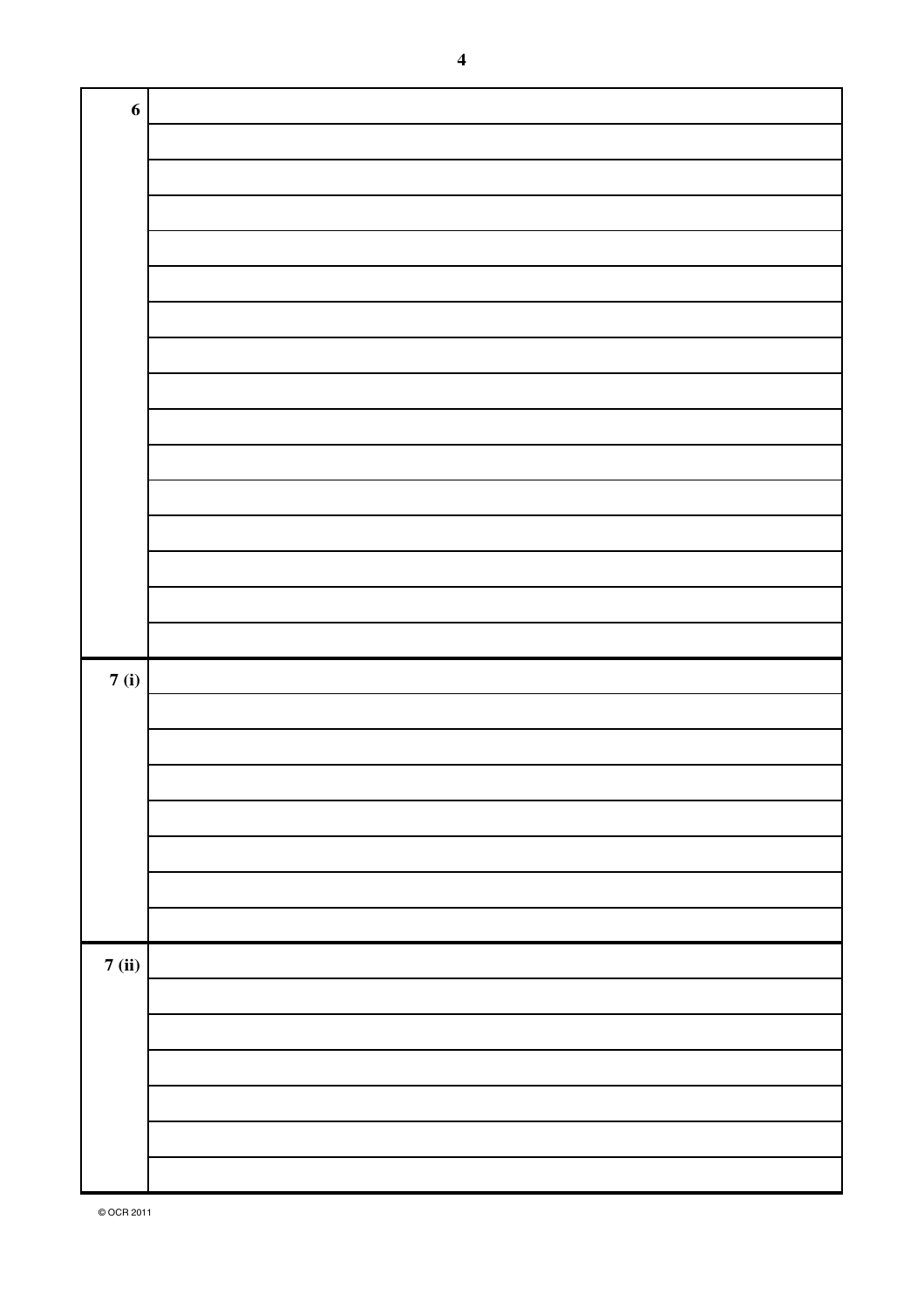| $\bf{8}$         |  |
|------------------|--|
|                  |  |
|                  |  |
|                  |  |
|                  |  |
|                  |  |
|                  |  |
|                  |  |
|                  |  |
|                  |  |
|                  |  |
|                  |  |
|                  |  |
|                  |  |
|                  |  |
|                  |  |
|                  |  |
|                  |  |
|                  |  |
| $\boldsymbol{9}$ |  |
|                  |  |
|                  |  |
|                  |  |
|                  |  |
|                  |  |
|                  |  |
|                  |  |
|                  |  |
|                  |  |
|                  |  |
|                  |  |
|                  |  |
|                  |  |
|                  |  |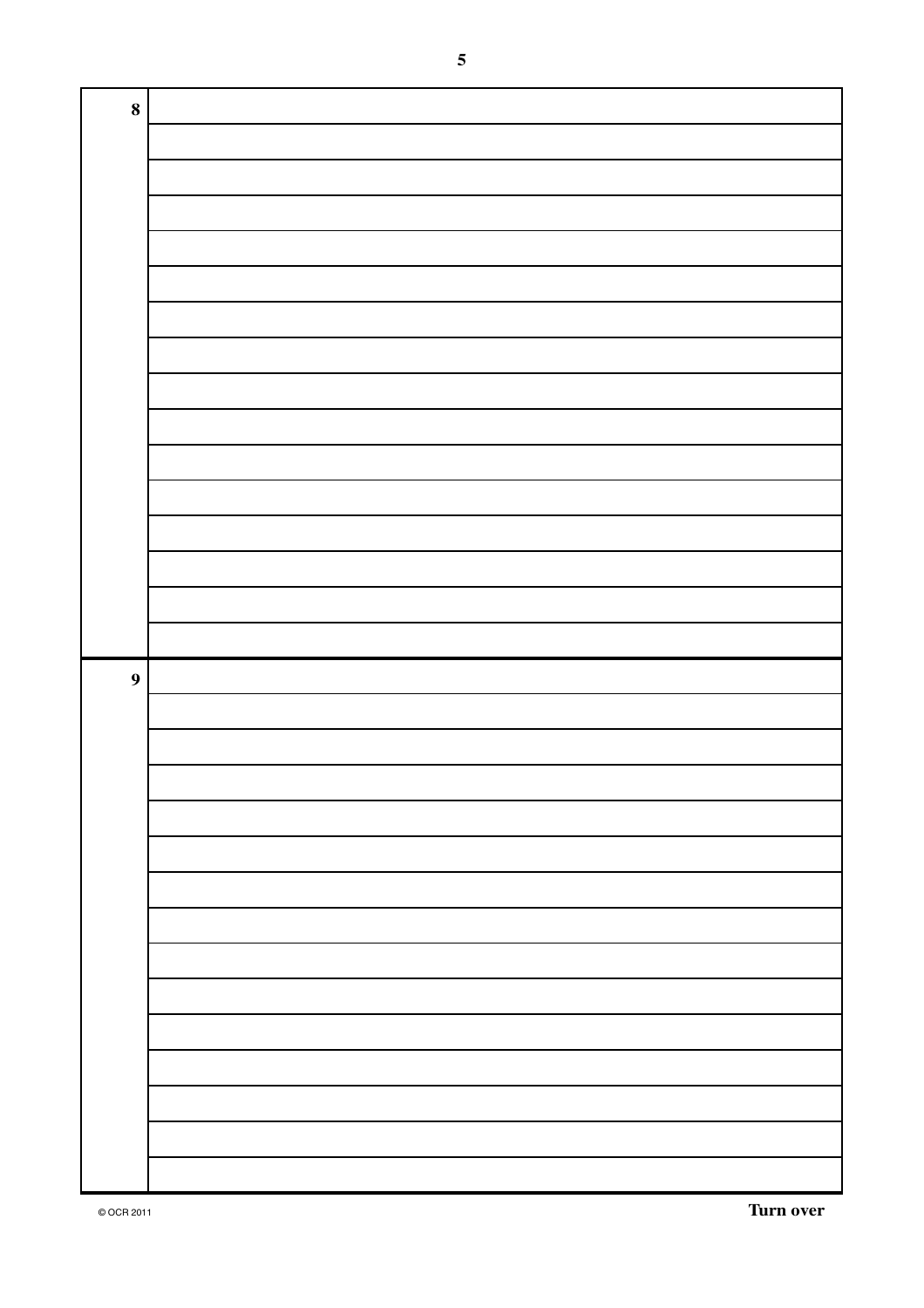**Section B** (36 marks)

| 10(i)  |  |
|--------|--|
|        |  |
|        |  |
|        |  |
|        |  |
|        |  |
|        |  |
|        |  |
|        |  |
|        |  |
|        |  |
|        |  |
|        |  |
|        |  |
|        |  |
| 10(ii) |  |
|        |  |
|        |  |
|        |  |
|        |  |
|        |  |
|        |  |
|        |  |
|        |  |
|        |  |
|        |  |
|        |  |
|        |  |
|        |  |
|        |  |
|        |  |
|        |  |
|        |  |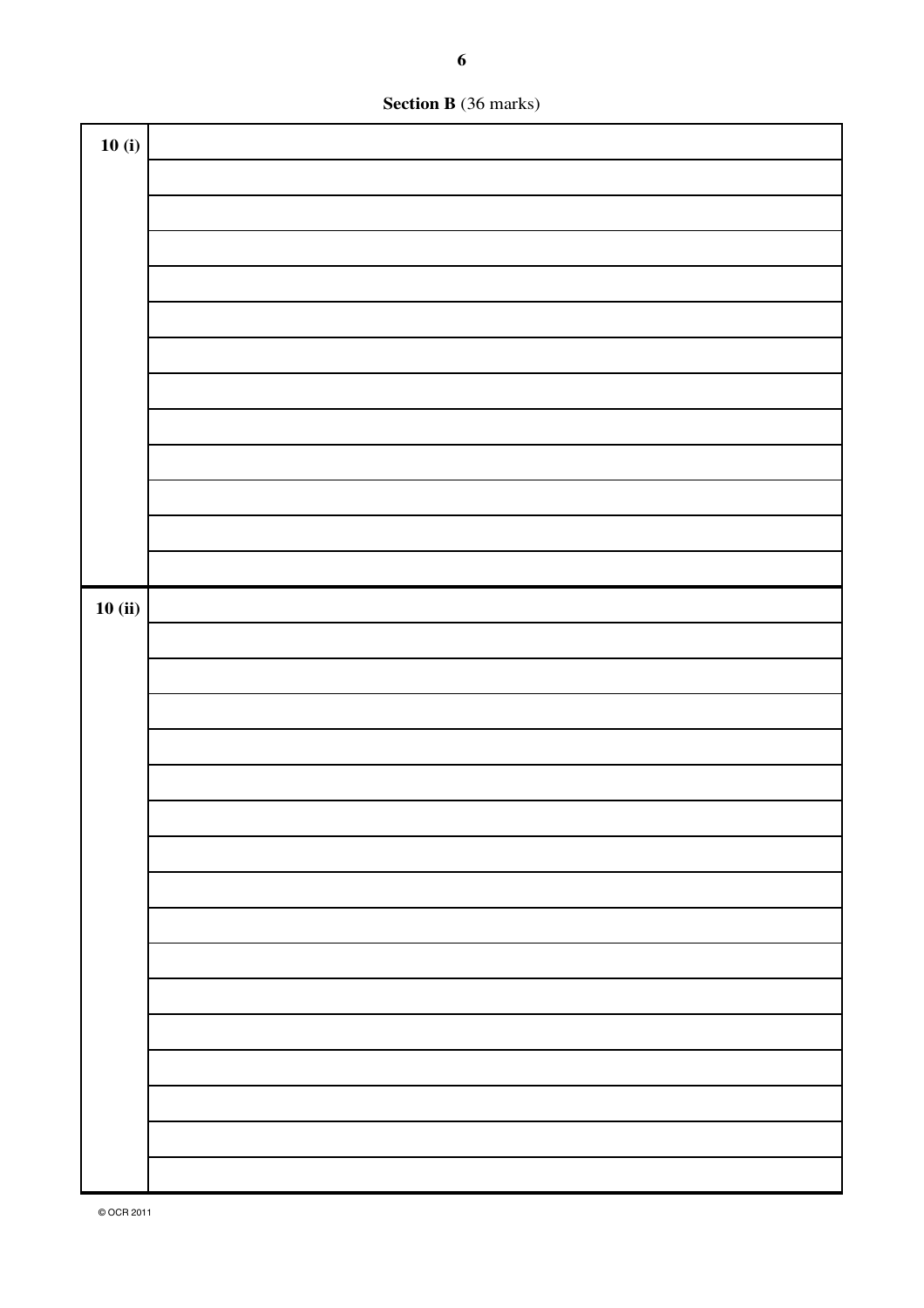| 10(iii) |  |
|---------|--|
|         |  |
|         |  |
|         |  |
|         |  |
|         |  |
|         |  |
|         |  |
|         |  |
|         |  |
|         |  |
|         |  |
|         |  |
|         |  |
|         |  |
|         |  |
|         |  |
|         |  |
|         |  |
|         |  |
|         |  |
|         |  |
|         |  |
|         |  |
|         |  |
|         |  |
|         |  |
|         |  |
|         |  |
|         |  |
|         |  |
|         |  |
|         |  |
|         |  |
|         |  |
|         |  |
|         |  |
|         |  |
|         |  |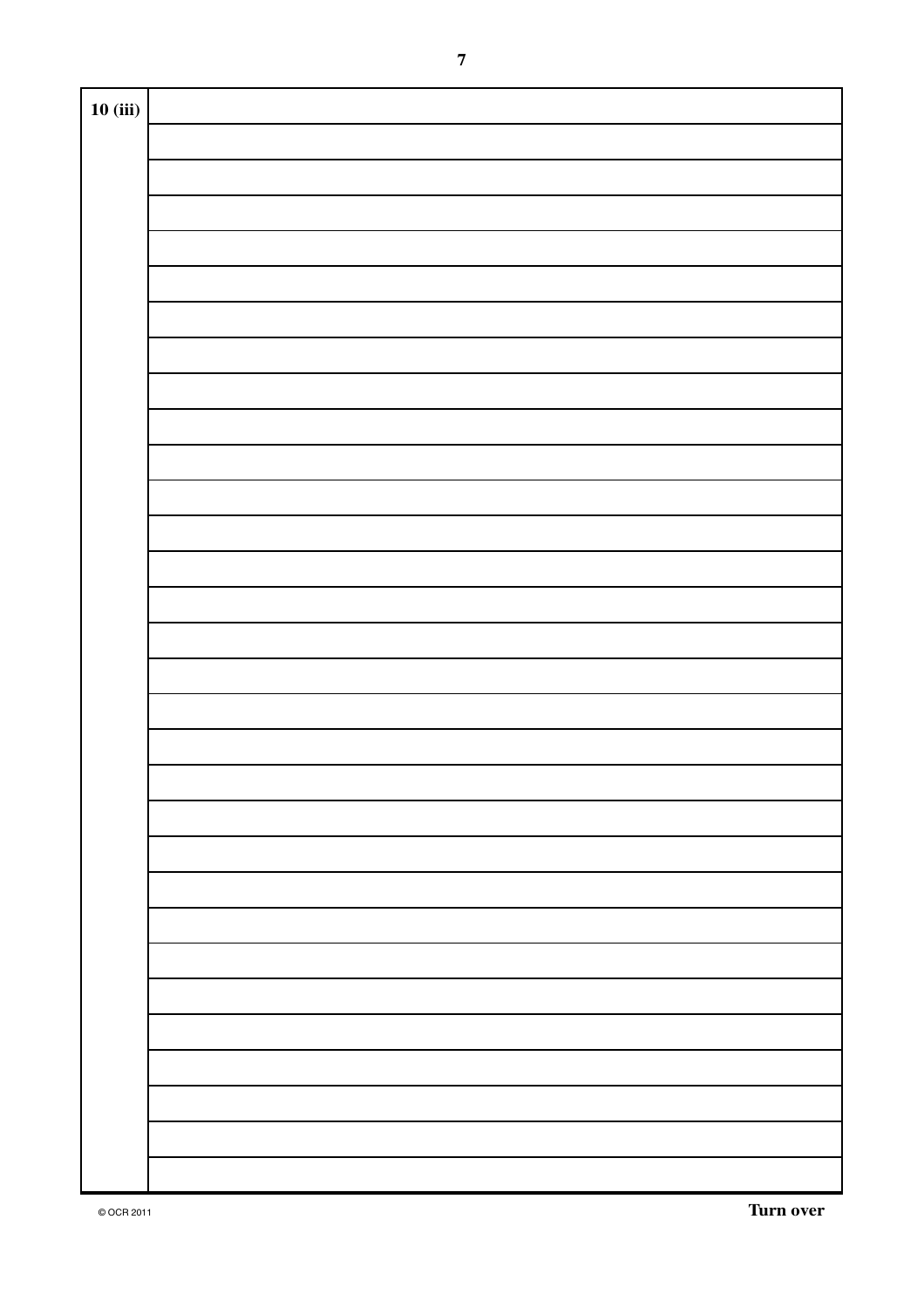| 11(i) |  |
|-------|--|
|       |  |
|       |  |
|       |  |
|       |  |
|       |  |
|       |  |
|       |  |
|       |  |
|       |  |
|       |  |
|       |  |
|       |  |
|       |  |
|       |  |
|       |  |
|       |  |
|       |  |
|       |  |
|       |  |
|       |  |
|       |  |
|       |  |
|       |  |
|       |  |
|       |  |
|       |  |
|       |  |
|       |  |
|       |  |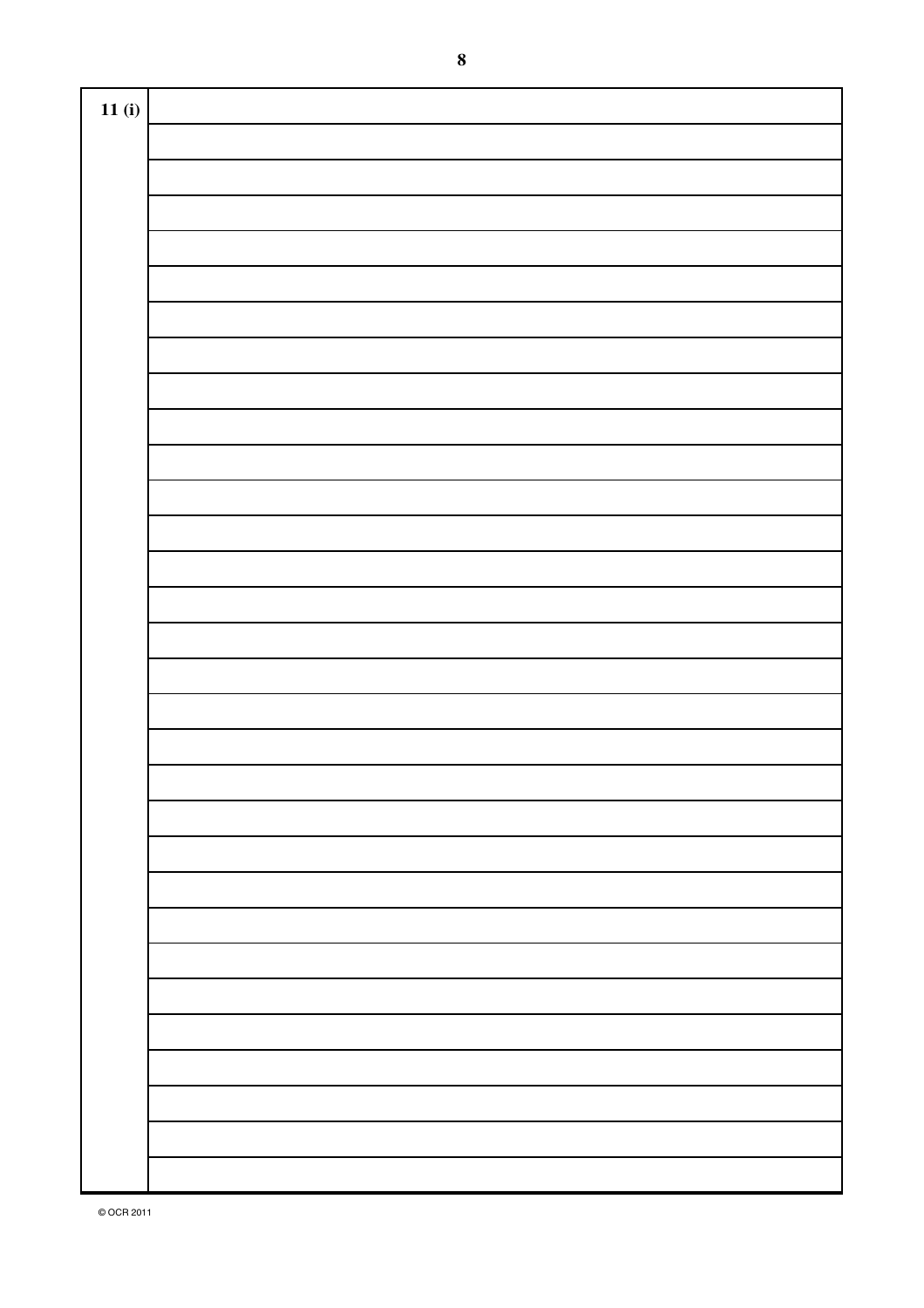| 11(ii) |  |
|--------|--|
|        |  |
|        |  |
|        |  |
|        |  |
|        |  |
|        |  |
|        |  |
|        |  |
|        |  |
|        |  |
|        |  |
|        |  |
|        |  |
|        |  |
|        |  |
|        |  |
|        |  |
|        |  |
|        |  |
|        |  |
|        |  |
|        |  |
|        |  |
|        |  |
|        |  |
|        |  |
|        |  |
|        |  |
|        |  |
|        |  |
|        |  |
|        |  |
|        |  |
|        |  |
|        |  |
|        |  |
|        |  |
|        |  |
|        |  |
|        |  |
|        |  |
|        |  |
|        |  |
|        |  |
|        |  |
|        |  |
|        |  |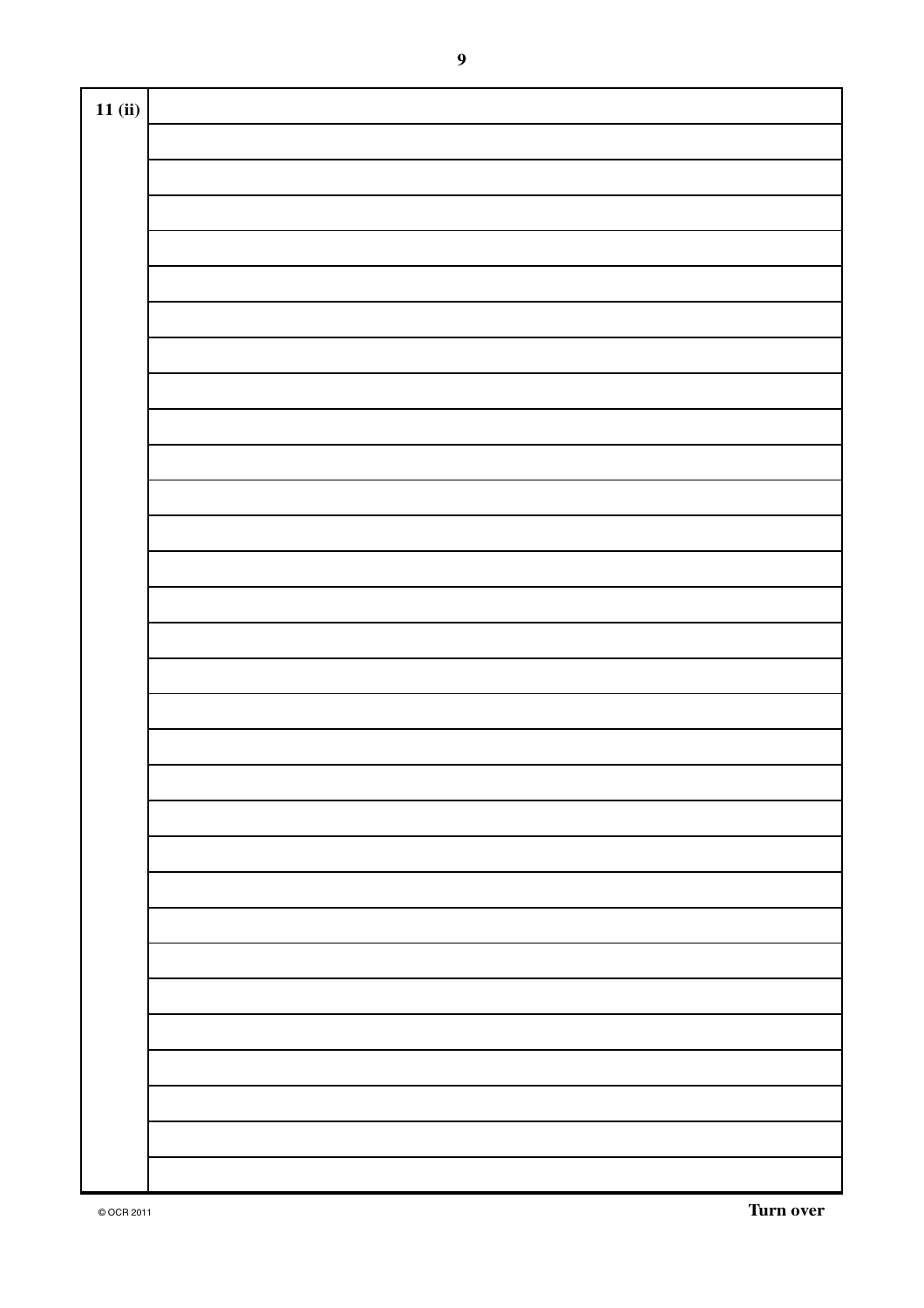| 12(i)   |                        |                  |           |           |           |           |           |
|---------|------------------------|------------------|-----------|-----------|-----------|-----------|-----------|
|         |                        |                  |           |           |           |           |           |
|         |                        |                  |           |           |           |           |           |
|         |                        |                  |           |           |           |           |           |
|         |                        |                  |           |           |           |           |           |
|         |                        |                  |           |           |           |           |           |
|         |                        |                  |           |           |           |           |           |
|         |                        |                  |           |           |           |           |           |
| 12(i)   |                        |                  |           |           |           |           |           |
|         |                        |                  |           |           |           |           |           |
|         |                        |                  |           |           |           |           |           |
|         |                        |                  |           |           |           |           |           |
|         |                        |                  |           |           |           |           |           |
|         |                        |                  |           |           |           |           |           |
|         |                        |                  |           |           |           |           |           |
|         |                        |                  |           |           |           |           |           |
|         |                        |                  |           |           |           |           |           |
|         |                        |                  |           |           |           |           |           |
|         |                        |                  |           |           |           |           |           |
|         |                        |                  |           |           |           |           |           |
|         |                        |                  |           |           |           |           |           |
|         |                        |                  |           |           |           |           |           |
|         |                        |                  |           |           |           |           |           |
|         |                        |                  |           |           |           |           |           |
| 12(iii) |                        |                  |           |           |           |           |           |
|         | Year                   | 1980             | 1985      | 1990      | 1995      | 2000      | 2005      |
|         | Population $(P)$       | 25 000           | $22\,000$ | $18\,750$ | $16\,250$ | $13\,500$ | $12\,000$ |
|         | Years after 1980 $(t)$ | $\boldsymbol{0}$ | 5         | $10\,$    | 15        | $20\,$    | 25        |
|         | $\log_{10} P$          | 4.40             | 4.34      |           |           |           |           |
|         |                        |                  |           |           |           |           |           |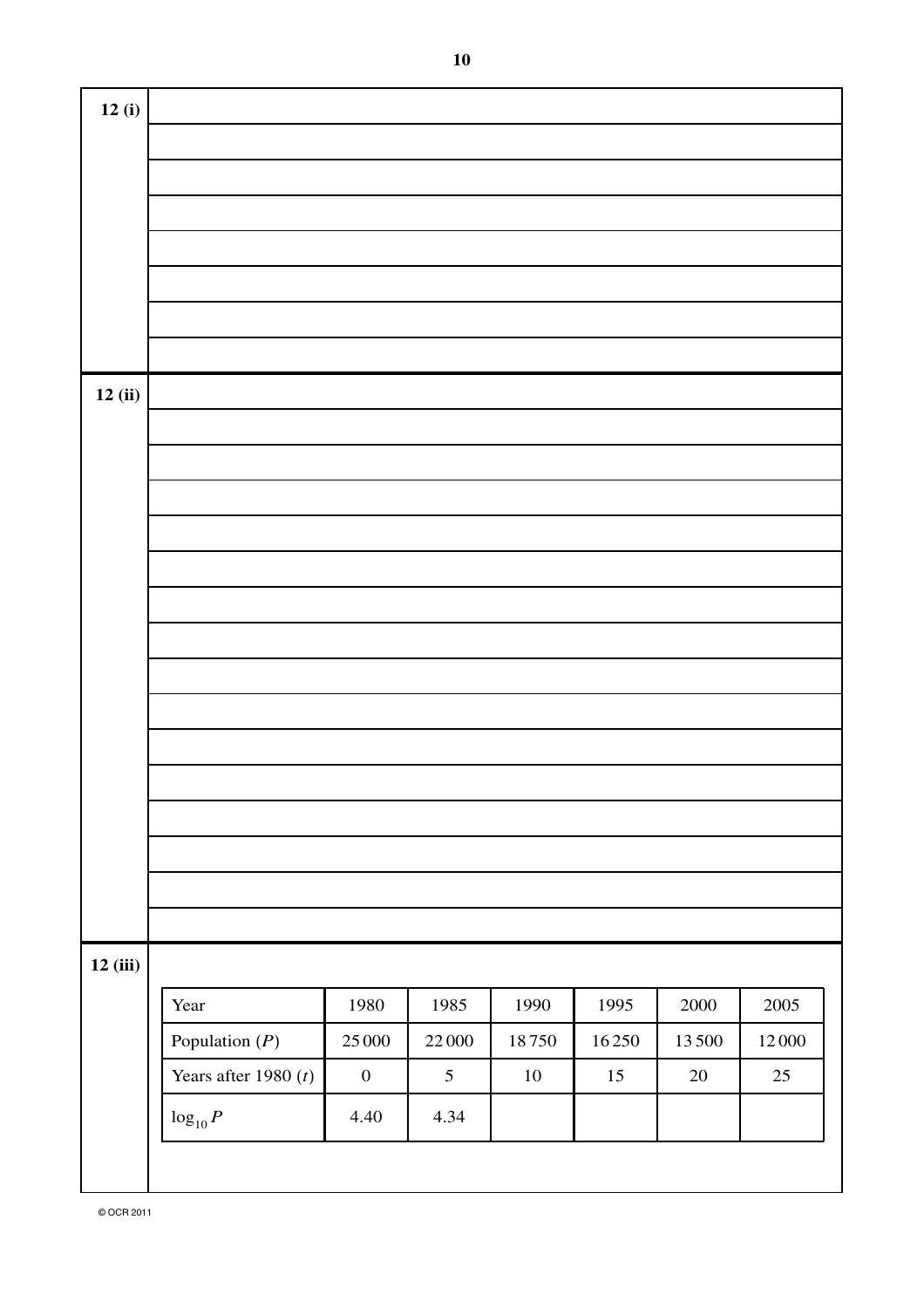